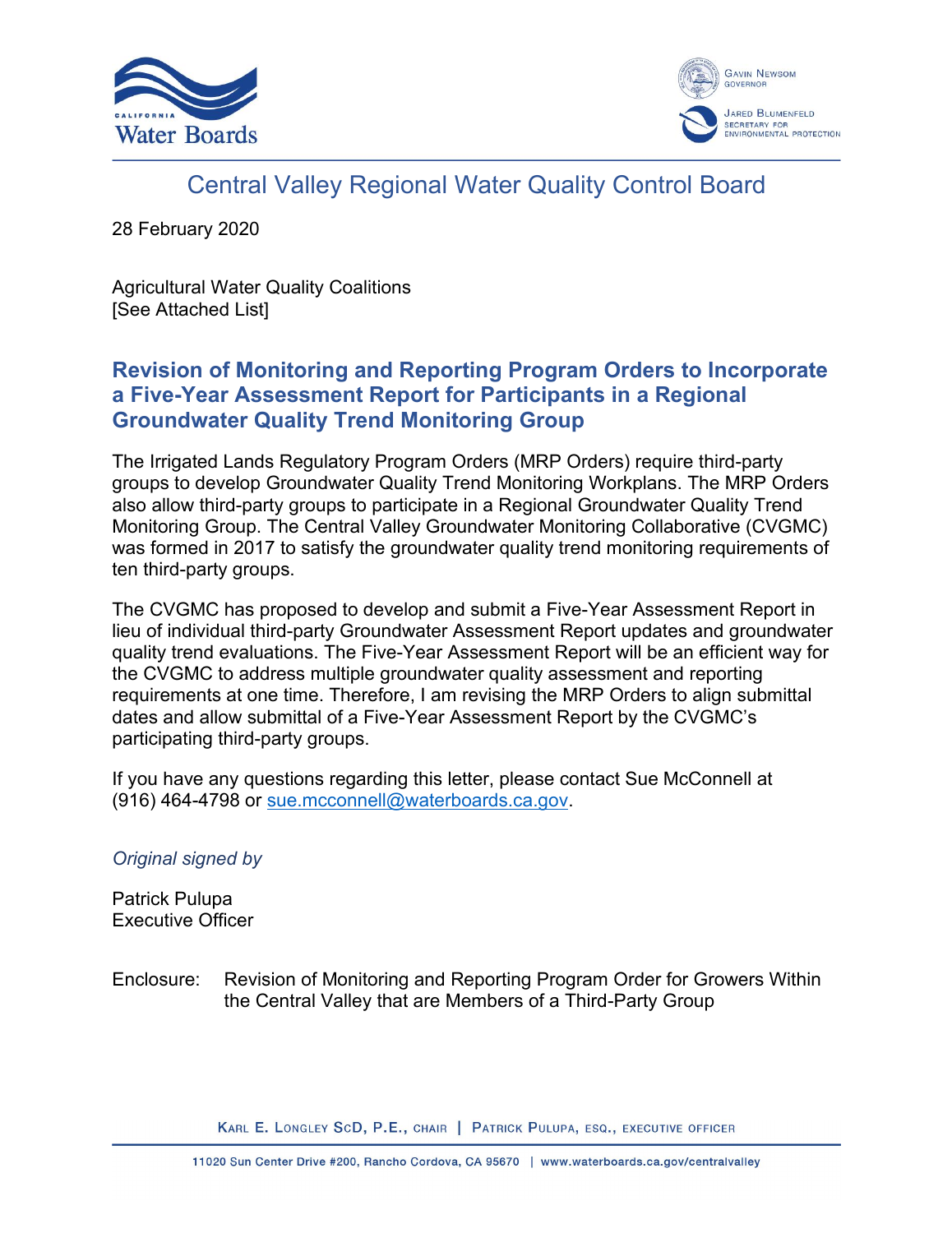#### **Coalition Mailing Addresses**

#### **East San Joaquin Water Quality Coalition**

Parry Klassen 1201 L Street Modesto, CA 95354

#### **Sacramento Valley Water Quality Coalition**

Bruce Houdesheldt 455 Capitol Mall, Suite 703 Sacramento, CA 95814

#### **San Joaquin County & Delta Water Quality Coalition** Mike Wackman

3294 Ad Art Road Stockton, CA 95215

#### **Kings River Watershed Coalition Authority**

Debra Dunn 4886 East Jensen Avenue Fresno, CA 93725

#### **Kaweah Basin Water Quality Association**

Donald Ikemiya Post Office Box 2840 Visalia, CA 93279

#### **Tule Basin Water Quality Coalition**

David DeGroot 324 South Santa Fe Street Visalia, CA 93292

#### **Kern River Watershed Coalition Authority** Nicole Bell Post Office Box 151 Bakersfield, CA 93302

#### **Buena Vista Coalition**

Tim Ashlock Post Office Box 756 Buttonwillow, CA 93206

#### **Cawelo Water District**

David Hampton 17207 Industrial Farm Rd. Bakersfield, CA 93308

#### **Westside Water Quality Coalition**

Kris Lawrence 21908 Seventh Standard Rd. McKittrick, CA 93251

#### **Westlands Coalition**

Edith Ramirez Post Office Box 6056 Fresno, CA 93703

#### **Western San Joaquin River Watershed and Grassland Drainage Area Coalitions**

Joseph McGahan Post Office Box 2157 Los Banos, CA 93635

KARL E. LONGLEY SCD, P.E., CHAIR | PATRICK PULUPA, ESQ., EXECUTIVE OFFICER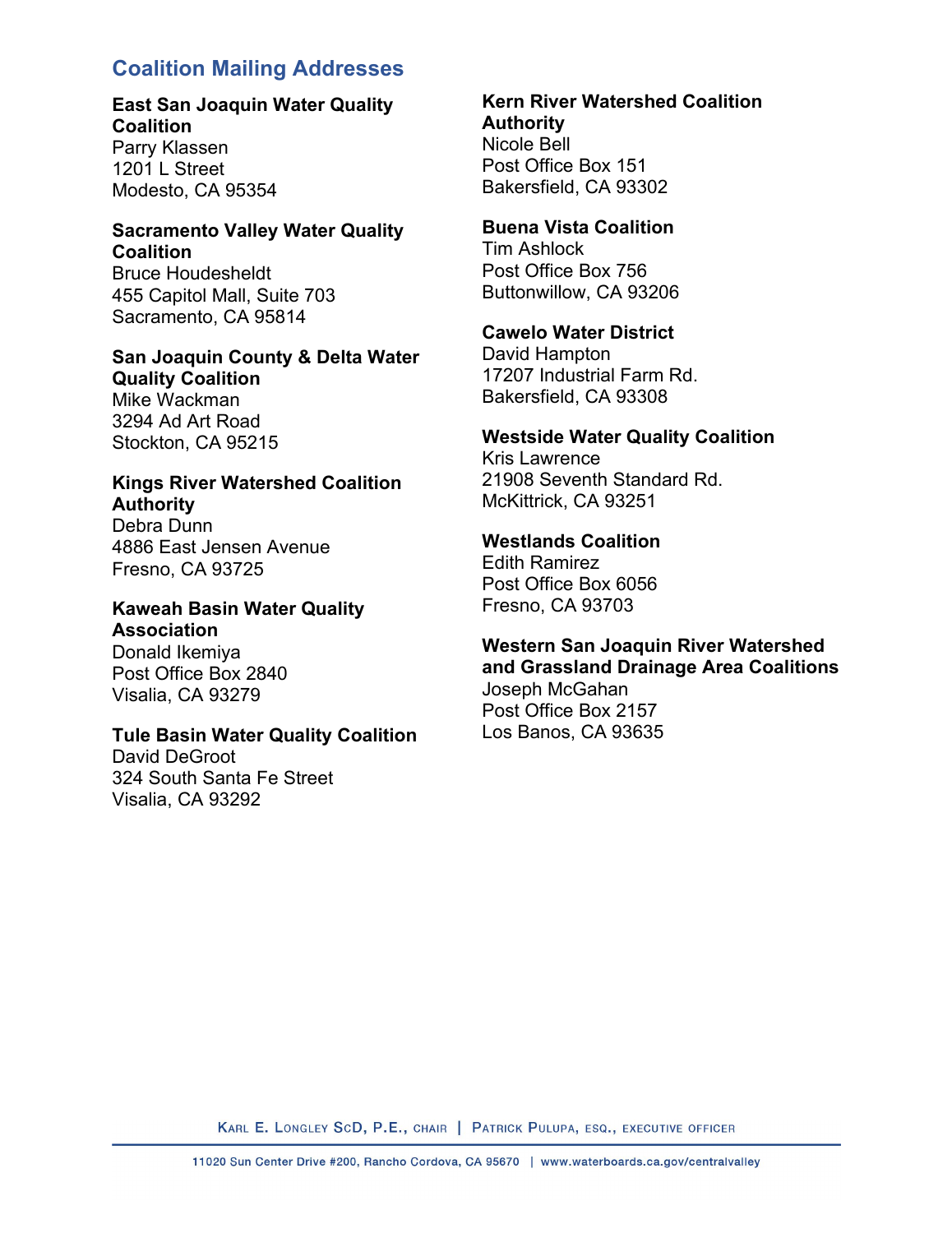<span id="page-2-0"></span>**Revision of Monitoring and Reporting Program Orders for Growers Within the Central Valley That Are Members of a Third-Party Group:**

**Tulare Lake Basin Area R5-2013-0120-08 Western Tulare Lake Basin Area R5-2014-0001-07 Eastern San Joaquin River Watershed R5-2012-0116-09 Western San Joaquin River Watershed R5-2014-0002-09 Grassland Drainage Area R5-2015-0095-04 San Joaquin County and Delta Area R5-2014-0029-05 Sacramento River Watershed Area R5-2014-0030-07**

The Monitoring and Reporting Program Orders (MRP Orders) of the third-party group Waste Discharge Requirements Orders listed above are hereby revised as shown in Attachment 1 of this Order.

The third-party coalition groups shall comply with the MRP Orders as revised by the Executive Officer:

Buena Vista Coalition

Cawelo Water District Coalition

Kaweah Basin Water Quality Association

Kern River Watershed Coalition Authority

Kings River Water Quality Coalition

Tule Basin Water Quality Coalition

Westside Water Quality Coalition

Westlands Water Quality Coalition

East San Joaquin Water Quality Coalition

Westside San Joaquin River Watershed Coalition

Grassland Basin Drainage Steering Committee

San Joaquin County and Delta Water Quality Coalition

Sacramento Valley Water Quality Coalition

The Coalitions, on behalf of the individual member Dischargers, shall implement the above monitoring and reporting program and modifications as of the date of this revised Order.

*Original signed by* 3/9/2020

PATRICK PULUPA Date Executive Officer

[Attachment 1: Revision of Monitoring and Reporting Program Orders](#page-3-0)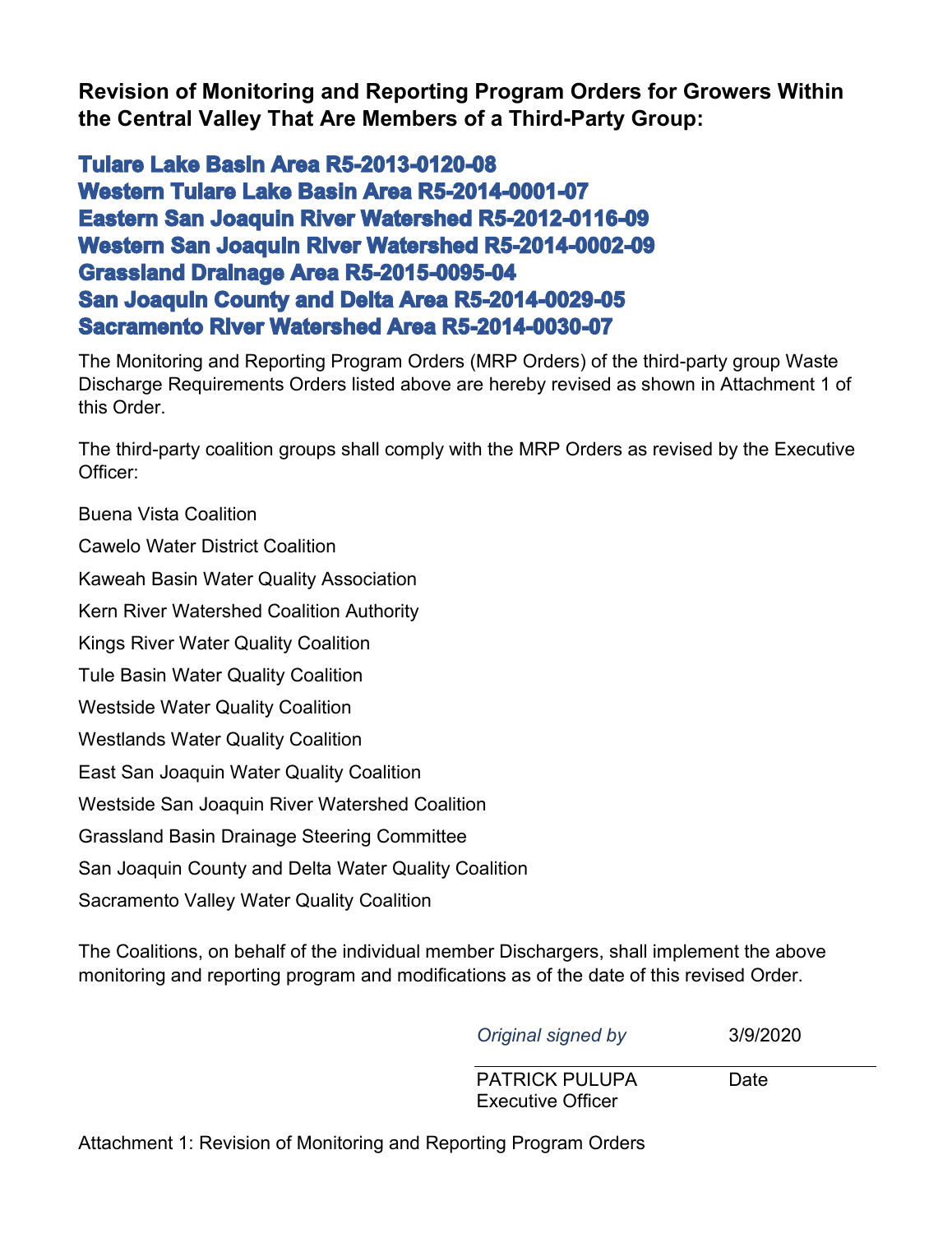## <span id="page-3-0"></span>**Attachment 1**

**Revision of Monitoring and Reporting Program Orders for Growers Within the Central Valley That Are Members of a Third-Party Group:**

## **Tulare Lake Basin Area Order R5-2013-0120-08 Attachment B**

## PART IV. GROUNDWATER QUALITY MONITORING AND MANAGEMENT PRACTICE ASSESSMENT, AND EVALUATION REQUIREMENTS

## *B. Groundwater Quality Assessment Report*

The purpose of the Groundwater Quality Assessment Report (GAR) is to provide the technical basis informing the scope and level of effort for implementation of the Order's groundwater monitoring and implementation provisions. Three (3) months after receiving an NOA from the Central Valley Water Board, the third-party will provide a proposed outline of the GAR to the Executive Officer that describes data sources and references that will be considered in developing the GAR.

The third-party, either solely or in conjunction with other third-party groups, $8 \text{ must review}$  $8 \text{ must review}$  and update the GAR to incorporate new information every five (5) years. The first update shall be due 30 November 2021 in the Five-Year Assessment Report for participants of the Central Valley Groundwater Monitoring Collaborative, and no later than five (5) years after Executive Officer approval of the GAR for all others.

4. Groundwater vulnerability designations. The GAR shall designate high/low vulnerability areas for groundwater in consideration of high and low vulnerability definitions provided in Attachment E of the Order. Vulnerability designations may be refined/ updated periodically during the Monitoring Report process. The third-party must review and confirm or modify vulnerability designations during each GAR five (5) year update. The vulnerability designations will be made by the third-party using a combination of physical properties (soil type, depth to groundwater, known agricultural impacts to beneficial uses, etc.) and management practices (irrigation method, crop type, nitrogen application and removal rates, etc.). If the third-party intends to develop a Basin Plan Amendment Workplan (section VIII.N of the Order), the third-party must identify the areas where a high vulnerability designation results from exceedances due to naturally elevated levels of a constituent. The third-party shall provide the rationale for proposed vulnerability determinations. The Executive Officer will make the final determination regarding vulnerability designations.

<span id="page-3-1"></span><sup>&</sup>lt;sup>8</sup> Several third-party groups within the Central Valley have chosen to participate in a collaborative approach to meet the goals and objectives of this MRP, specifically with respect to certain Groundwater Quality Assessment Report and Groundwater Quality Trend Monitoring Requirements contained in section IV.B and IV.D. These third-party groups formed the Central Valley Groundwater Monitoring Collaborative (CVGMC), which has committed to the development and submittal of a Five-Year Assessment Report in lieu of individual third-party GAR updates and groundwater quality trend evaluations.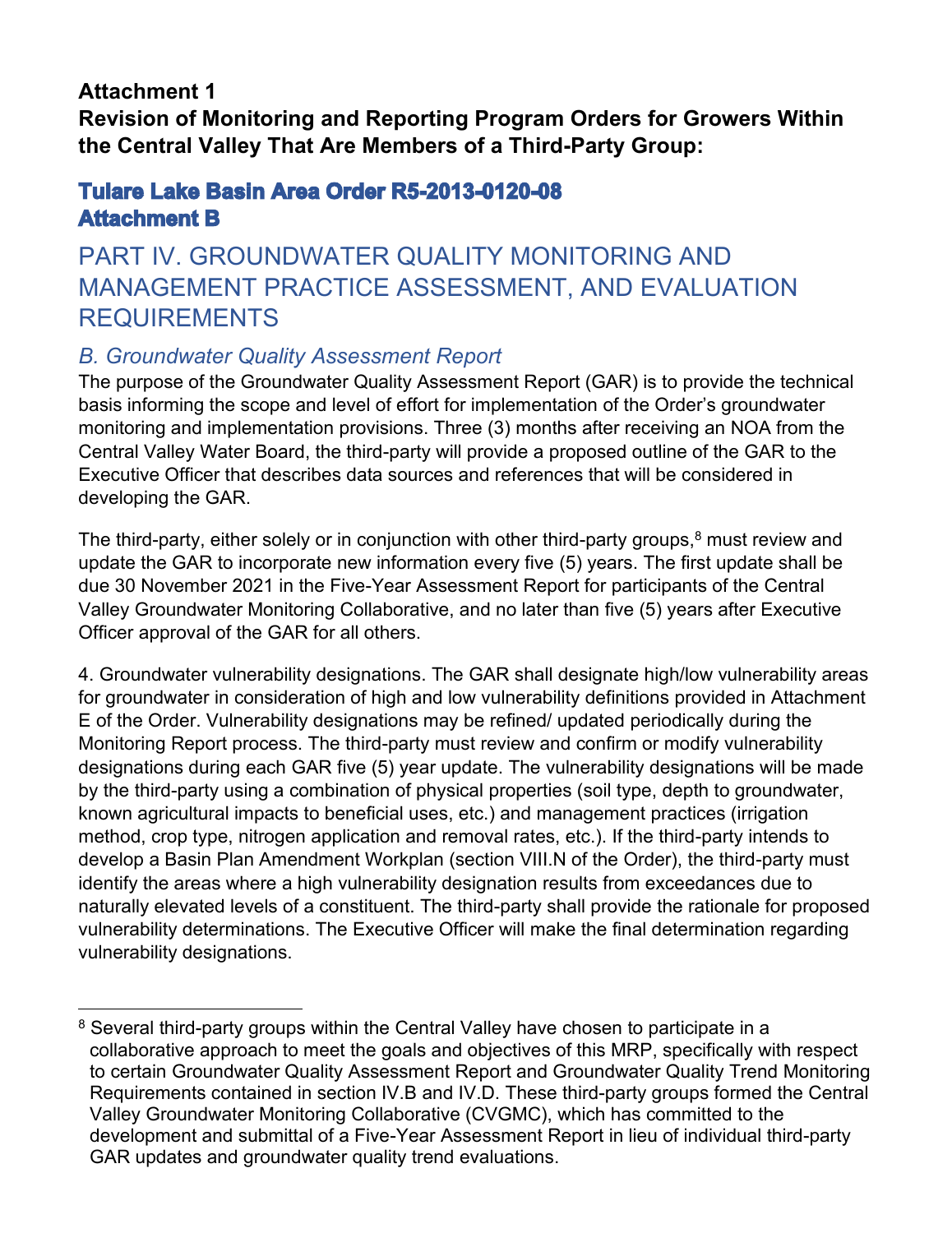## *D. Groundwater Quality Trend Monitoring*

3. *Reporting*. The results of trend monitoring are to be included in the third-party's Monitoring Report, unless the third-party is participating in a regional Trend Monitoring Group. Regional Trend Monitoring Group participants shall report the results of trend monitoring separately according to the following schedules:

By 1 May annually, submitted as part of an Annual Groundwater Quality Trend Monitoring Report.<sup>[11](#page-4-0)</sup>

By 30 November 2021 and every fifth year thereafter, included in the Five-Year Assessment Report.

The annual reports shall include a map of the sampled wells, tabulation of the analytical data, and time concentration charts. Groundwater quality monitoring data are to be submitted electronically to the State Water Board's GeoTracker Database and to the Central Valley Water Board.

# PART V. THIRD-PARTY REPORTING REQUIREMENTS

## *B. Annual Groundwater Monitoring Results*

Annually, by 1 May, the third-party shall submit the prior year's groundwater monitoring results as an excel workbook containing an export of all data records uploaded and/or entered into the State Water Board GeoTracker database. If any data are missing from the report, the submittal must include a description of what data are missing and when they will be submitted to the Central Valley Water Board. If data are not loaded into the GeoTracker database, this shall also be noted with the submittal.

## *E. Monitoring Report*

The Monitoring Report shall be submitted by 31 August every year<sup>[13](#page-4-1)</sup>. The report shall cover the previous annual monitoring periods, which is defined as either the water year (1 October through 30 September) or the calendar year. The report shall include […]

<span id="page-4-0"></span><sup>&</sup>lt;sup>11</sup> An Annual Groundwater Quality Trend Monitoring Report shall not be due during years in which a Five-Year Assessment Report is submitted.

<span id="page-4-1"></span> $13$  If the third-party is participating in a regional Groundwater Quality Trend Monitoring Group, Monitoring Report components relevant to Groundwater Quality Trend Monitoring may be submitted separately according to the schedules identified in MRP Section IV.D.3.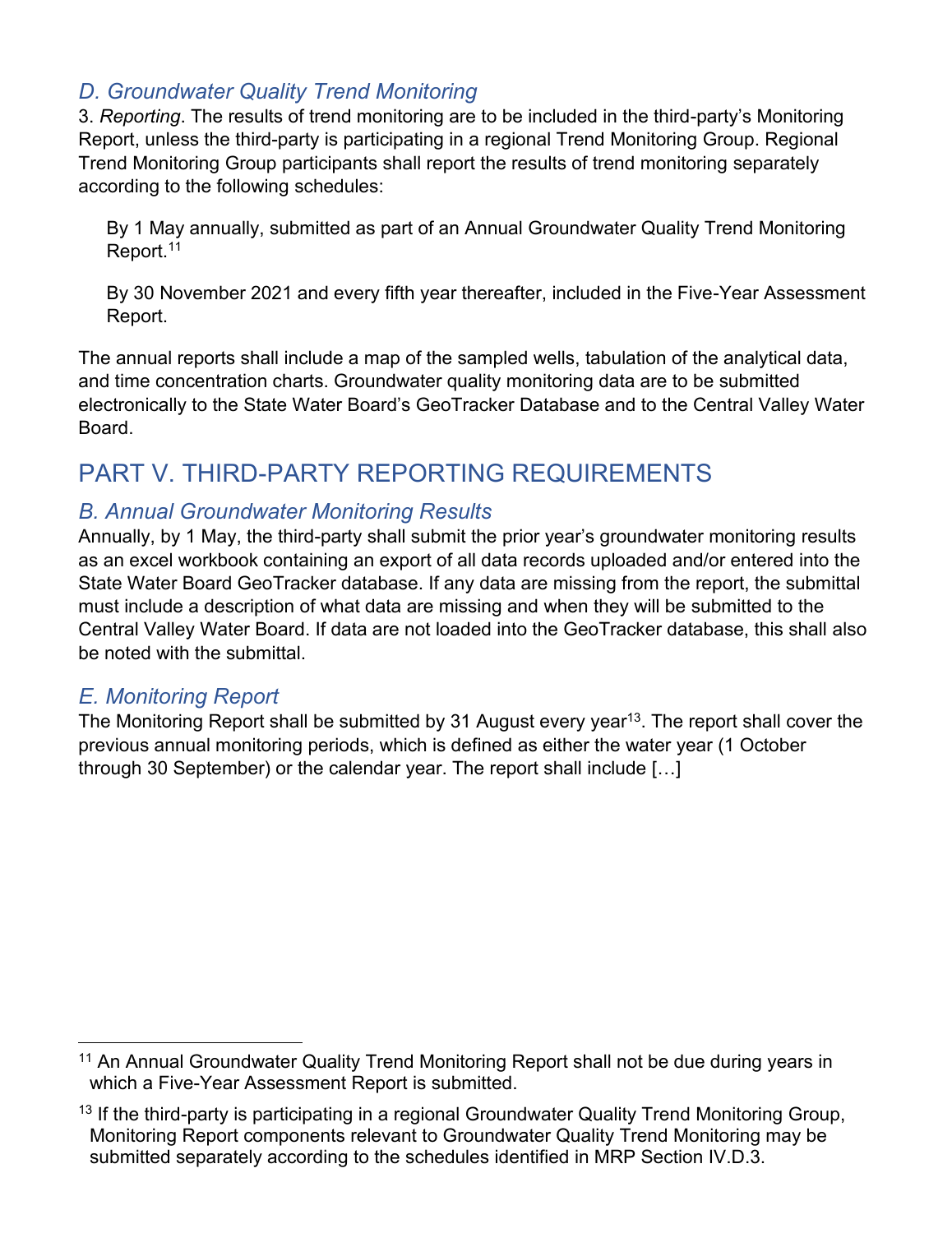## **Eastern San Joaquin River Watershed R5-2012-0116-09 Attachment B**

# PART IV. GROUNDWATER QUALITY MONITORING AND MANAGEMENT PRACTICE ASSESSMENT, AND EVALUATION REQUIREMENTS

## *B. Groundwater Quality Assessment Report*

The purpose of the Groundwater Quality Assessment Report (GAR) is to provide the technical basis informing the scope and level of effort for implementation of the Order's groundwater monitoring and implementation provisions. Three (3) months after receiving an NOA from the Central Valley Water Board, the third-party will provide a proposed outline of the GAR to the Executive Officer that describes data sources and references that will be considered in developing the GAR.

The third-party, either solely or in conjunction with other third-party groups,<sup>[11](#page-5-0)</sup> must review and update the GAR to incorporate new information every five (5) years. The first update shall be due 30 November 2021 in the Five-Year Assessment Report for participants of the Central Valley Groundwater Monitoring Collaborative, and no later than five (5) years after Executive Officer approval of the GAR for all others.

4. *Groundwater vulnerability designations.* The GAR shall designate high/low vulnerability areas for groundwater in consideration of high and low vulnerability definitions provided in Attachment E of the Order. Vulnerability designations may be refined or updated periodically during the Monitoring Report process. The third-party must review and confirm or modify vulnerability designations during each GAR five (5) year update. The vulnerability designations will be made by the third-party using a combination of physical properties (soil type, depth to groundwater, known agricultural impacts to beneficial uses, etc.) and management practices (irrigation method, crop type, nitrogen application and removal rates, etc.). The third-party shall provide the rationale for proposed vulnerability determinations. The Executive Officer will make the final determination regarding vulnerability designations.

## *D. Groundwater Quality Trend Monitoring*

3. *Reporting*. The results of trend monitoring are to be included in the third-party's Monitoring Report, unless the third-party is participating in a regional Trend Monitoring Group. Regional Trend Monitoring Group participants shall report the results of trend monitoring separately according to the following schedules:

<span id="page-5-0"></span><sup>&</sup>lt;sup>11</sup> Several third-party groups within the Central Valley have chosen to participate in a collaborative approach to meet the goals and objectives of this MRP, specifically with respect to certain Groundwater Quality Assessment Report and Groundwater Quality Trend Monitoring Requirements contained in section IV.B and IV.D. These third-party groups formed the Central Valley Groundwater Monitoring Collaborative (CVGMC), which has committed to the development and submittal of a Five-Year Assessment Report in lieu of individual third-party GAR updates and groundwater quality trend evaluations.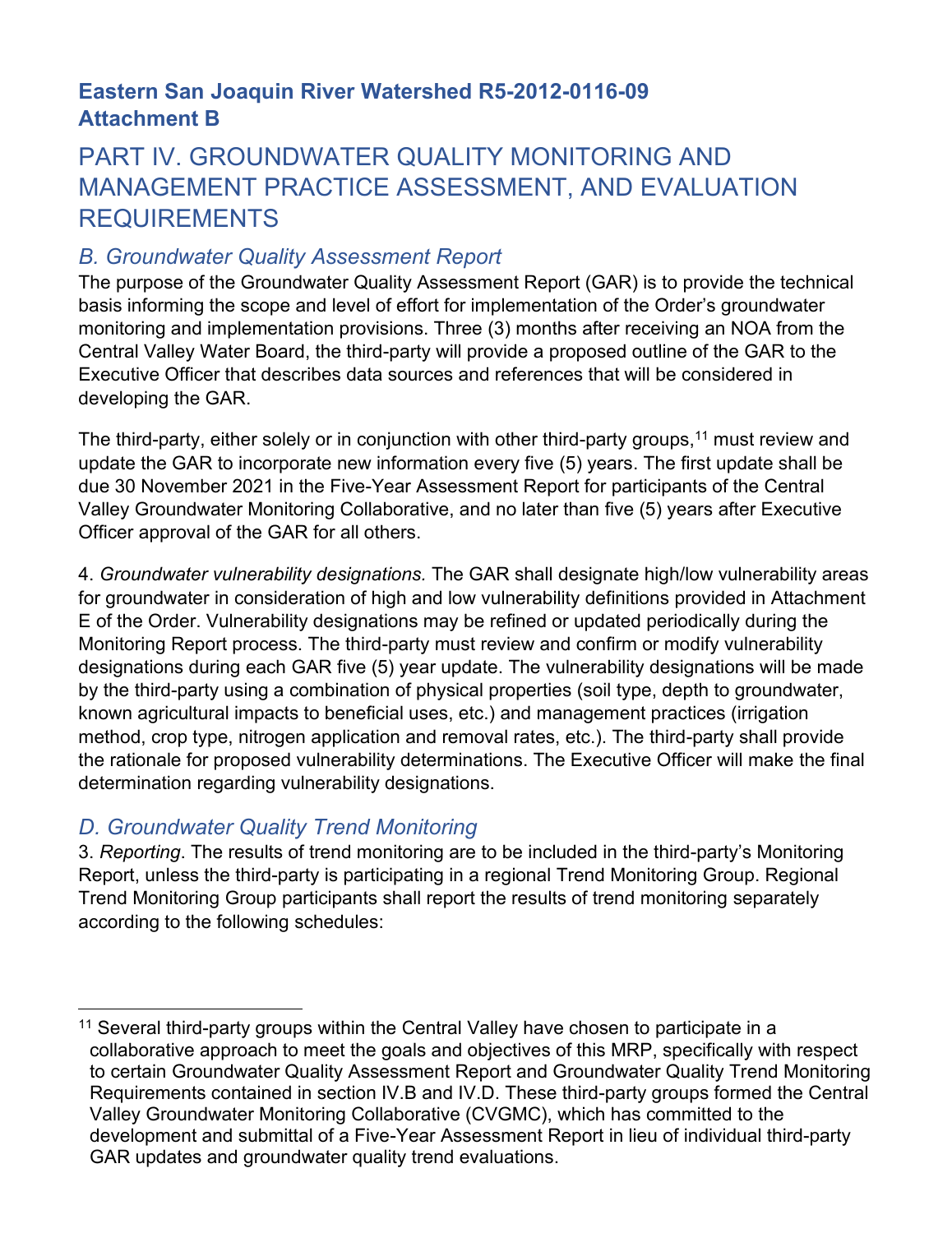By 1 May annually, submitted as part of an Annual Groundwater Quality Trend Monitoring Report.[14](#page-6-0)

By 30 November 2021 and every fifth year thereafter, included in the Five-Year Assessment Report.

The annual reports shall include a map of the sampled wells, tabulation of the analytical data, and time concentration charts. Groundwater quality monitoring data are to be submitted electronically to the State Water Board's GeoTracker Database and to the Central Valley Water **Board** 

# PART V. THIRD-PARTY REPORTING REQUIREMENTS

## *E. Monitoring Report*

The Monitoring Report shall be submitted by 1 May every year, with the first report due 1 May 2014, except for report components 17, 18, and [19](#page-6-1) which will be due 1 July of each year<sup>19</sup>. The report shall cover the monitoring periods from the previous hydrologic water year. A hydrologic water year is defined as 1 October through 30 September. The report shall include […]

<span id="page-6-0"></span><sup>&</sup>lt;sup>14</sup> An Annual Groundwater Quality Trend Monitoring Report shall not be due during years in which a Five-Year Assessment Report is submitted.

<span id="page-6-1"></span><sup>&</sup>lt;sup>19</sup> If the third-party is participating in a regional Groundwater Quality Trend Monitoring Group, Monitoring Report components relevant to Groundwater Quality Trend Monitoring may be submitted separately according to the schedules identified in MRP Section IV.D.3.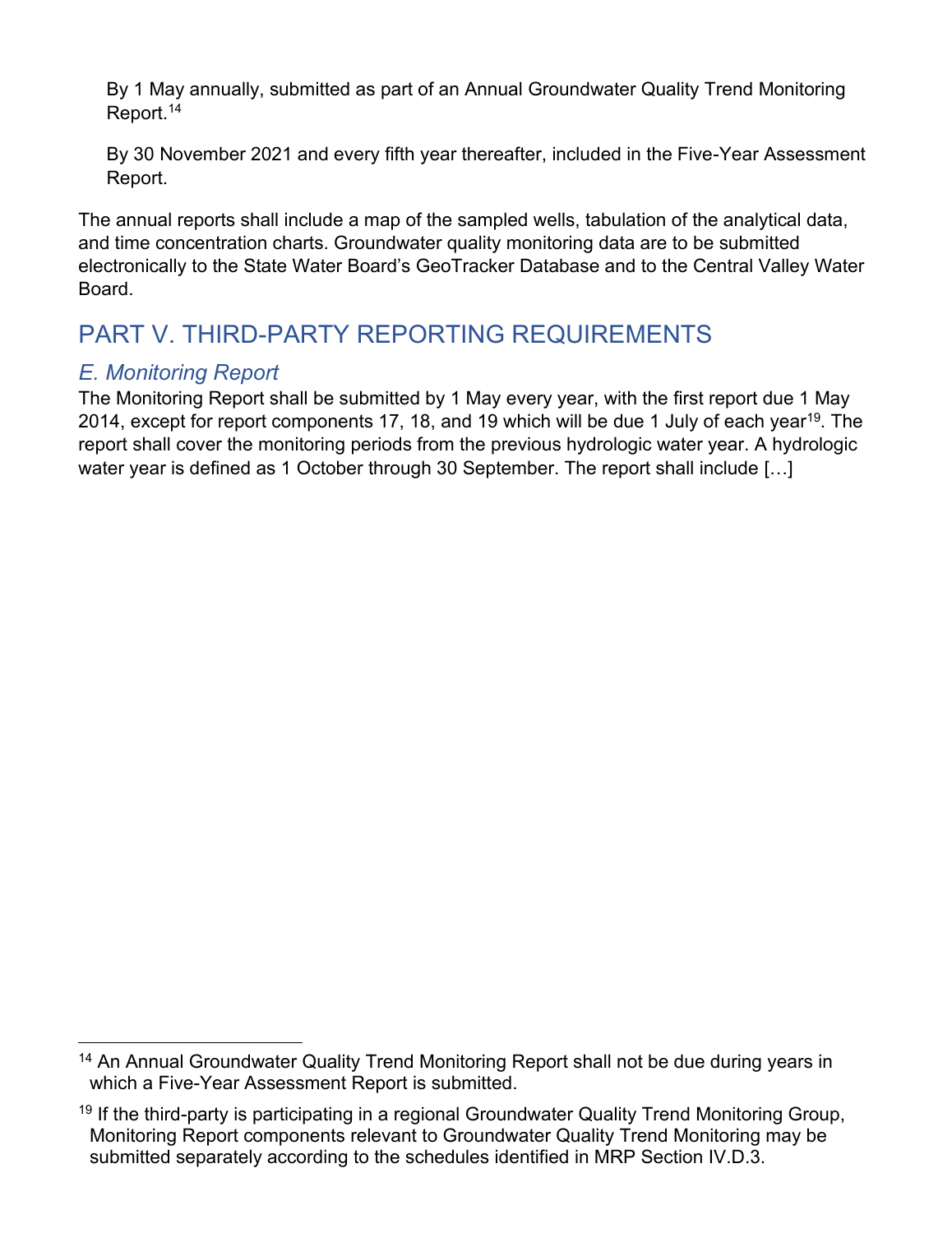## **WESTERN TULARE LAKE BASIN AREA R5-2014-0001-07 Attachment B**

# PART IV. GROUNDWATER QUALITY MONITORING AND MANAGEMENT PRACTICE ASSESSMENT, AND EVALUATION REQUIREMENTS

## *B. Groundwater Quality Assessment Report*

The purpose of the Groundwater Quality Assessment Report (GAR) is to provide the technical basis informing the scope and level of effort for implementation of the Order's groundwater monitoring and implementation provisions. Three (3) months after receiving an NOA from the Central Valley Water Board, the third-party will provide a proposed outline of the GAR to the Executive Officer that describes data sources and references that will be considered in developing the GAR.

The third-party, either solely or in conjunction with other third-party groups, $8 \text{ must review}$  $8 \text{ must review}$  and update the GAR to incorporate new information every five (5) years. The first update shall be due 30 November 2021 in the Five-Year Assessment Report for participants of the Central Valley Groundwater Monitoring Collaborative, and no later than five (5) years after Executive Officer approval of the GAR for all others.

4. *Groundwater vulnerability designations.* The GAR shall designate high/low vulnerability areas for groundwater in consideration of high and low vulnerability definitions provided in Attachment E of the Order. Vulnerability designations may be refined/ updated periodically during the Monitoring Report process. The third-party must review and confirm or modify vulnerability designations during each GAR five (5) year update. The vulnerability designations will be made by the third-party using a combination of physical properties (soil type, depth to groundwater, known agricultural impacts to beneficial uses, etc.) and management practices (irrigation method, crop type, nitrogen application and removal rates, etc.). If the third-party intends to develop a Basin Plan Amendment Workplan (section VIII.N of the Order), the third-party must identify the areas where a high vulnerability designation results from exceedances due to naturally elevated levels of a constituent. The third-party shall provide the rationale for proposed vulnerability determinations. The Executive Officer will make the final determination regarding vulnerability designations.

## *D. Groundwater Quality Trend Monitoring*

<span id="page-7-0"></span><sup>&</sup>lt;sup>8</sup> Several third-party groups within the Central Valley have chosen to participate in a collaborative approach to meet the goals and objectives of this MRP, specifically with respect to certain Groundwater Quality Assessment Report and Groundwater Quality Trend Monitoring Requirements contained in section IV.B and IV.D. These third-party groups formed the Central Valley Groundwater Monitoring Collaborative (CVGMC), which has committed to the development and submittal of a Five-Year Assessment Report in lieu of individual third-party GAR updates and groundwater quality trend evaluations.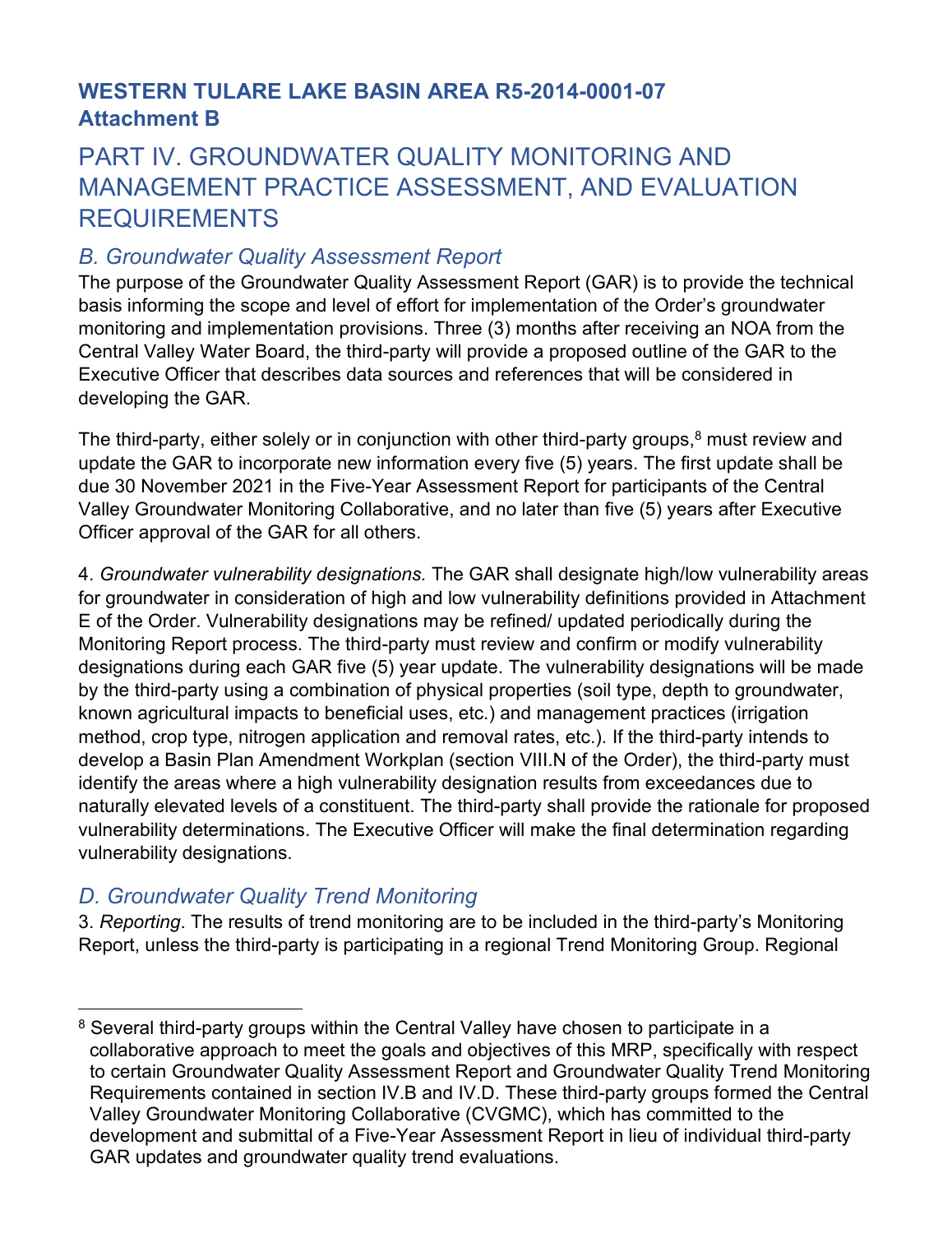By 1 May annually, submitted as part of an Annual Groundwater Quality Trend Monitoring Report.<sup>[10](#page-8-0)</sup>

By 30 November 2021 and every fifth year thereafter, included in the Five-Year Assessment Report.

The annual reports shall include a map of the sampled wells, tabulation of the analytical data, and time concentration charts. Groundwater quality monitoring data are to be submitted electronically to the State Water Board's GeoTracker Database and to the Central Valley Water Board.

# PART V. THIRD-PARTY REPORTING REQUIREMENTS

## *E. Monitoring Report*

The Monitoring Report shall be submitted by 1 October every year, with the first report due 1 May 2014<sup>[15](#page-8-1)</sup>. The report shall cover the monitoring periods from the previous hydrologic water year. A hydrologic water year is defined as 1 October through 30 September. The report shall include […]

<span id="page-8-0"></span><sup>&</sup>lt;sup>10</sup> An Annual Groundwater Quality Trend Monitoring Report shall not be due during years in which a Five-Year Assessment Report is submitted.

<span id="page-8-1"></span><sup>&</sup>lt;sup>15</sup> If the third-party is participating in a regional Groundwater Quality Trend Monitoring Group, Monitoring Report components relevant to Groundwater Quality Trend Monitoring may be submitted separately according to the schedules identified in MRP Section IV.D.3.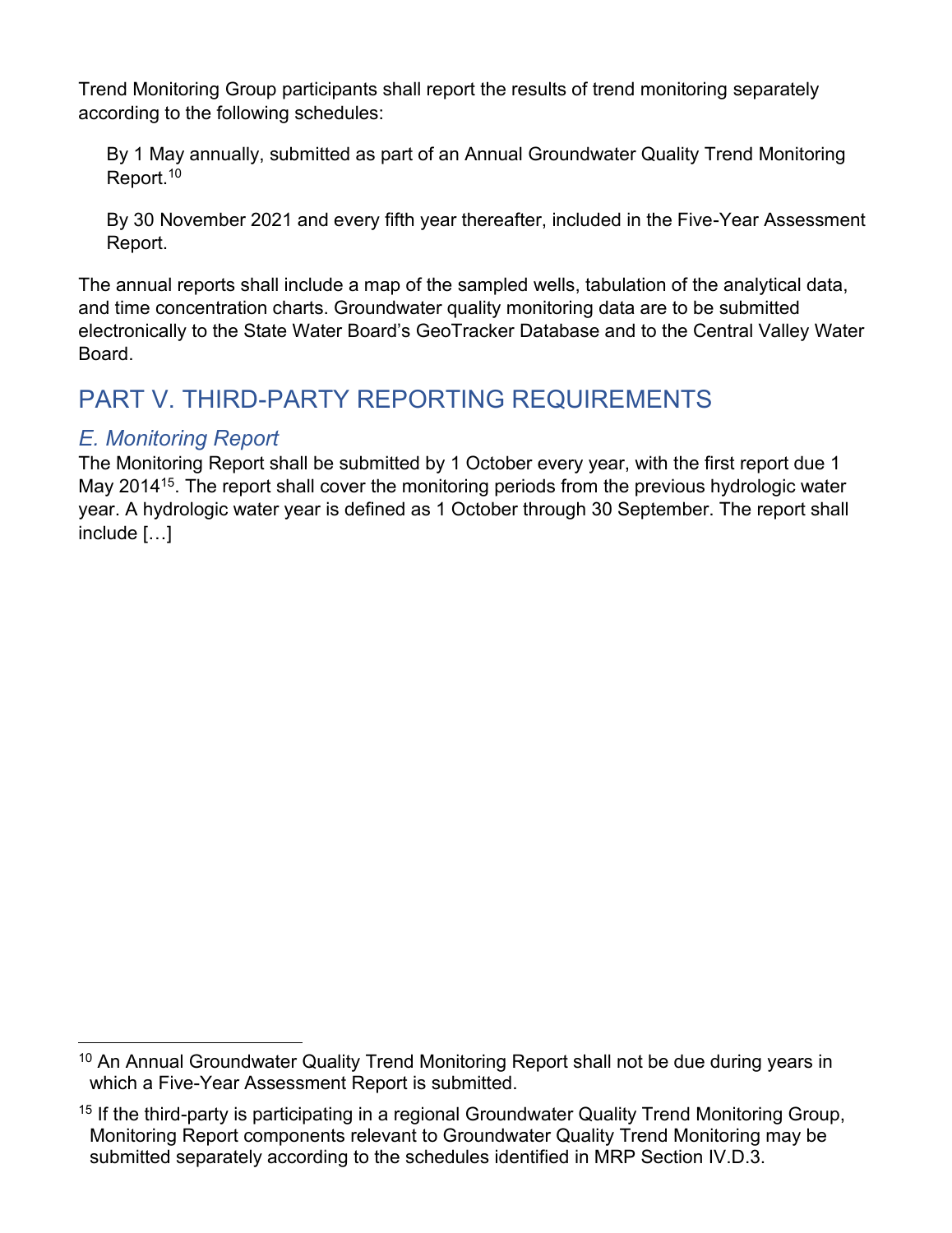## **WESTERN SAN JOAQUIN RIVER WATERSHED R5-2014-0002-09 Attachment B**

# PART IV. GROUNDWATER QUALITY MONITORING AND MANAGEMENT PRACTICE ASSESSMENT, AND EVALUATION REQUIREMENTS

## *B. Groundwater Quality Assessment Report*

The purpose of the Groundwater Quality Assessment Report (GAR) is to provide the technical basis informing the scope and level of effort for implementation of the Order's groundwater monitoring and implementation provisions. Three (3) months after receiving an NOA from the Central Valley Water Board, the third-party will provide a proposed outline of the GAR to the Executive Officer that describes data sources and references that will be considered in developing the GAR.

The third-party, either solely or in conjunction with other third-party groups,  $9$  must review and update the GAR to incorporate new information every five (5) years. The first update shall be due 30 November 2021 in the Five-Year Assessment Report for participants of the Central Valley Groundwater Monitoring Collaborative, and no later than five (5) years after Executive Officer approval of the GAR for all others.

4. *Groundwater vulnerability designations.* The GAR shall designate high/low vulnerability areas for groundwater in consideration of high and low vulnerability definitions provided in Attachment E of the Order. Vulnerability designations may be refined/ updated periodically during the Monitoring Report process. The third-party must review and confirm or modify vulnerability designations during each GAR five (5) year update. The vulnerability designations will be made by the third-party using a combination of physical properties (soil type, depth to groundwater, known agricultural impacts to beneficial uses, etc.) and management practices (irrigation method, crop type, nitrogen application and removal rates, etc.). If the third-party intends to develop a Basin Plan Amendment Workplan (section VIII.N of the Order), the third-party must identify the areas where a high vulnerability designation results from exceedances due to naturally elevated levels of a constituent. The third-party shall provide the rationale for proposed vulnerability determinations. The Executive Officer will make the final determination regarding vulnerability designations.

## *D. Groundwater Quality Trend Monitoring*

<span id="page-9-0"></span><sup>9</sup> Several third-party groups within the Central Valley have chosen to participate in a collaborative approach to meet the goals and objectives of this MRP, specifically with respect to certain Groundwater Quality Assessment Report and Groundwater Quality Trend Monitoring Requirements contained in section IV.B and IV.D. These third-party groups formed the Central Valley Groundwater Monitoring Collaborative (CVGMC), which has committed to the development and submittal of a Five-Year Assessment Report in lieu of individual third-party GAR updates and groundwater quality trend evaluations.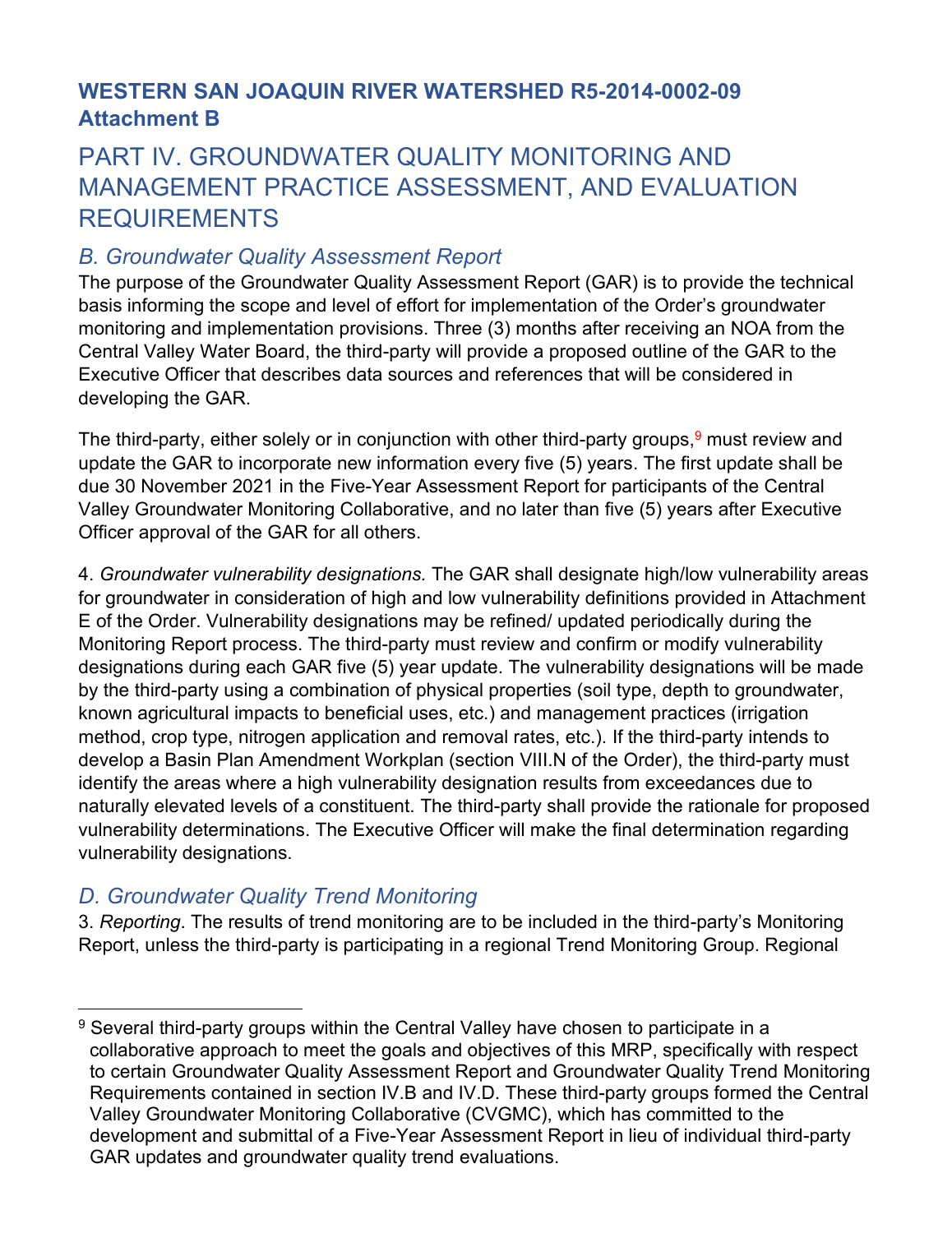By 1 May annually, submitted as part of an Annual Groundwater Quality Trend Monitoring Report.<sup>[12](#page-10-0)</sup>

By 30 November 2021 and every fifth year thereafter, included in the Five-Year Assessment Report.

The annual reports shall include a map of the sampled wells, tabulation of the analytical data, and time concentration charts. Groundwater quality monitoring data are to be submitted electronically to the State Water Board's GeoTracker Database and to the Central Valley Water Board in a format specified by the Executive Officer.

# PART V. THIRD-PARTY REPORTING REQUIREMENTS

## *A. Annual Groundwater Monitoring Results*

Annually, by 1 May, the third-party shall submit the prior year's groundwater monitoring results as an Excel workbook containing an export of all data records uploaded and/or entered into the State Water Board GeoTracker database. If any data are missing from the report, the submittal must include a description of what data are missing and when they will be submitted to the Central Valley Water Board. If data are not loaded into the GeoTracker database, this shall also be noted with the submittal.

## *D. Monitoring Report*

The Annual Monitoring Report (AMR) shall be submitted by 30 June every year, except for report components 19, 20, and 21 which will be due 30 November of each year<sup>[17](#page-10-1)</sup>. The report shall cover the monitoring period from 1 March through the end of February, including two rain events. The report shall include [...]

<span id="page-10-0"></span><sup>&</sup>lt;sup>12</sup> An Annual Groundwater Quality Trend Monitoring Report shall not be due during years in which a Five-Year Assessment Report is submitted.

<span id="page-10-1"></span> $17$  If the third-party is participating in a regional Groundwater Quality Trend Monitoring Group, Monitoring Report components relevant to Groundwater Quality Trend Monitoring may be submitted separately according to the schedules identified in MRP Section IV.D.3.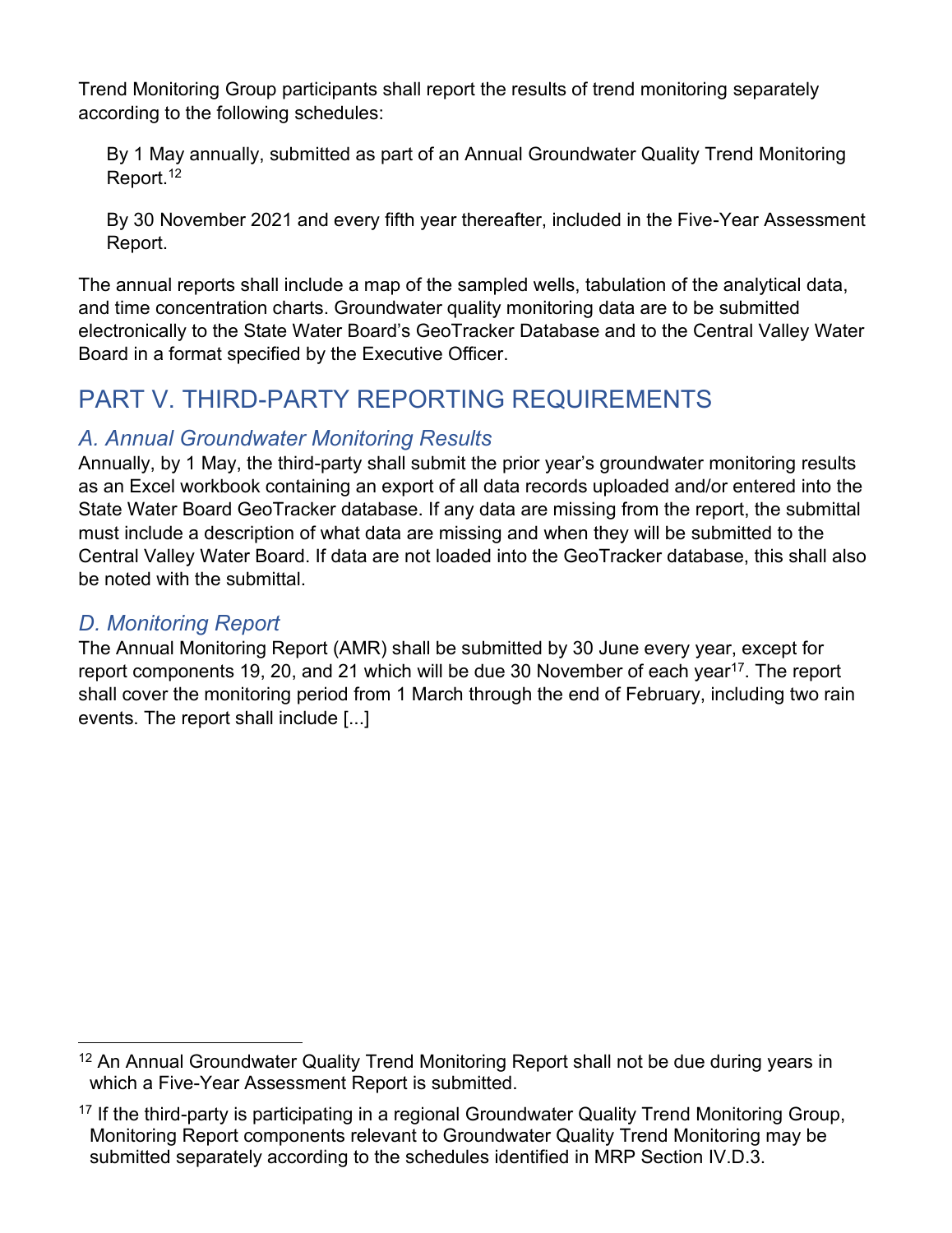## **GRASSLAND DRAINAGE AREA R5-2015-0095-04 Attachment B**

# PART III. GROUNDWATER QUALITY MONITORING AND MANAGEMENT PRACTICE ASSESSMENT, AND EVALUATION REQUIREMENTS

## *B. Groundwater Quality Assessment Report*

The purpose of the Groundwater Quality Assessment Report (GAR) is to provide the technical basis informing the scope and level of effort for implementation of the Order's groundwater monitoring and implementation provisions. Three (3) months after the Order approval from the Central Valley Water Board, the Steering Committee will provide a proposed outline of the GAR to the Executive Officer that describes data sources and references that will be considered in developing the GAR.

The Steering Committee, either solely or in conjunction with other third-party groups,<sup>[2](#page-11-0)</sup> must review and update the GAR to incorporate new information every five (5) years. The first update shall be due 30 November 2021 in the Five-Year Assessment Report for participants of the Central Valley Groundwater Monitoring Collaborative, and no later than five (5) years after Executive Officer approval of the GAR for all others.

4. *Groundwater vulnerability designations.* The GAR shall designate high/low vulnerability areas for groundwater in consideration of high and low vulnerability definitions provided in Attachment E of the Order. Vulnerability designations may be refined/ updated periodically during the Monitoring Report process. The Steering Committee must review and confirm or modify vulnerability designations during each GAR five (5) year update. The vulnerability designations will be made by the Steering Committee using a combination of physical properties (soil type, depth to groundwater, known agricultural impacts to beneficial uses, etc.) and management practices (e.g. irrigation method, crop type, nitrogen application and removal rates, extent of implementation, etc.). If the Steering Committee intends to develop a Basin Plan Amendment Workplan (as described in section VIII.I of the Order), the Steering Committee must identify the areas where a high vulnerability designation results from exceedances due to naturally elevated levels of a constituent. The Steering Committee shall provide the rationale for proposed vulnerability determinations. The Executive Officer will make the final determination regarding vulnerability designations.

## *D. Groundwater Quality Trend Monitoring*

<span id="page-11-0"></span><sup>&</sup>lt;sup>2</sup> Several third-party groups within the Central Valley have chosen to participate in a collaborative approach to meet the goals and objectives of this MRP, specifically with respect to certain Groundwater Quality Assessment Report and Groundwater Quality Trend Monitoring Requirements contained in section III.B and III.D. These third-party groups formed the Central Valley Groundwater Monitoring Collaborative (CVGMC), which has committed to the development and submittal of a Five-Year Assessment Report in lieu of individual third-party GAR updates and groundwater quality trend evaluations.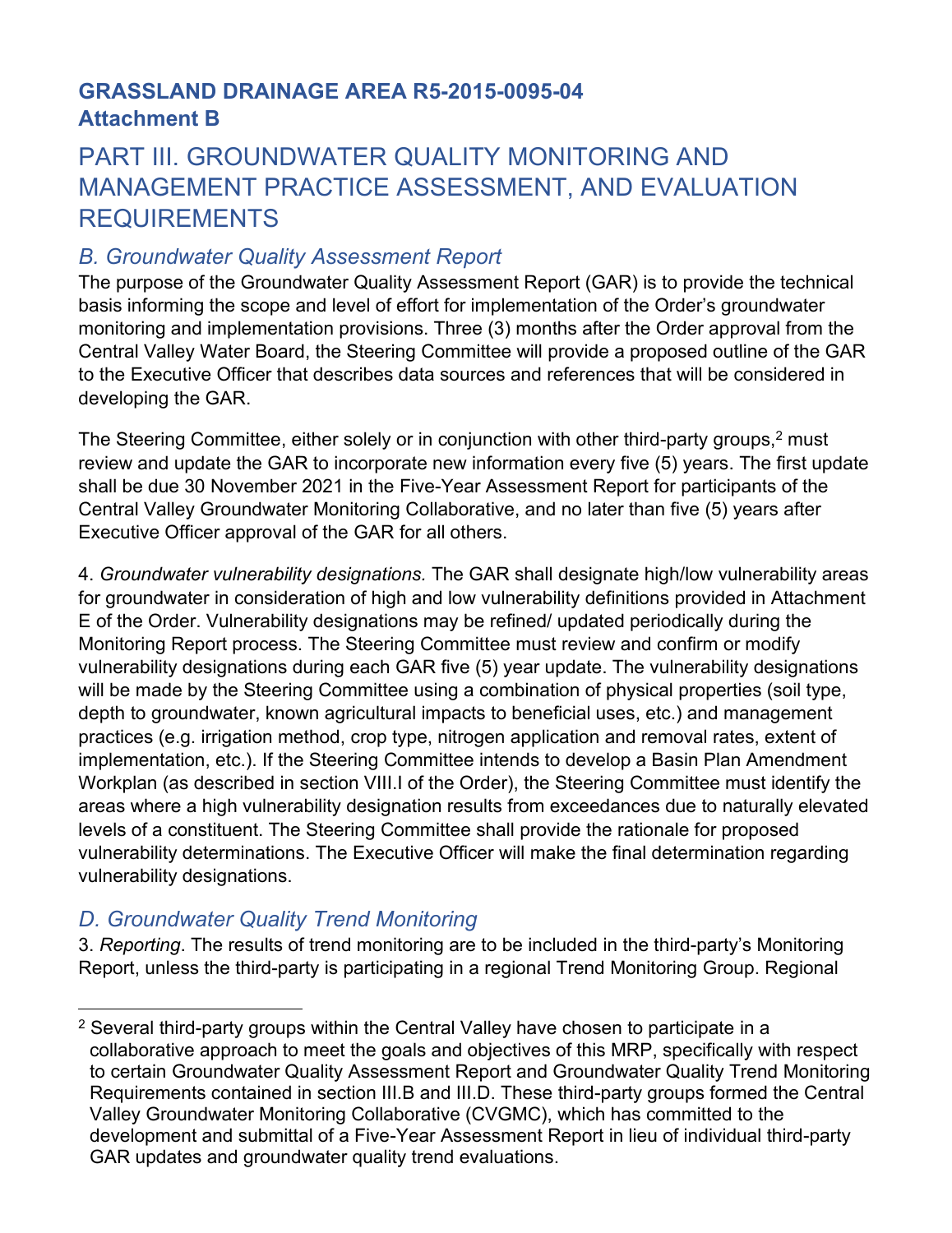By 1 May annually, submitted as part of an Annual Groundwater Quality Trend Monitoring Report.<sup>[5](#page-12-0)</sup>

By 30 November 2021 and every fifth year thereafter, included in the Five-Year Assessment Report.

The annual reports shall include a map of the sampled wells, tabulation of the analytical data, and time concentration charts. Groundwater quality monitoring data are to be submitted electronically to the State Water Board's GeoTracker Database and to the Central Valley Water Board.

# PART IV. STEERING COMMITTEE REPORTING REQUIREMENTS

## *A. Annual Groundwater Monitoring Results and Annual Monitoring Report*

Annually, by 1 May, the Steering Committee shall submit the prior year's groundwater monitoring results as an Excel workbook containing an export of all data records uploaded and/or entered into the State Water Board GeoTracker database. If any data are missing from the report, the submittal must include a description of what data are missing and when they will be submitted to the Central Valley Water Board. If data are not loaded into the GeoTracker database, this shall also be noted with the submittal.

#### *Annual Monitoring Report*

The Monitoring Report shall be submitted by 1 May every year, except for report components 1[8](#page-12-1), 19, and 20, which will be due 30 November of each year<sup>8</sup>. The report shall cover the monitoring from the previous calendar year. The report shall include [...]

<span id="page-12-0"></span><sup>&</sup>lt;sup>5</sup> An Annual Groundwater Quality Trend Monitoring Report shall not be due during years in which a Five-Year Assessment Report is submitted.

<span id="page-12-1"></span><sup>&</sup>lt;sup>8</sup> If the third-party is participating in a regional Groundwater Quality Trend Monitoring Group, Monitoring Report components relevant to Groundwater Quality Trend Monitoring may be submitted separately according to the schedules identified in MRP Section III.D.3.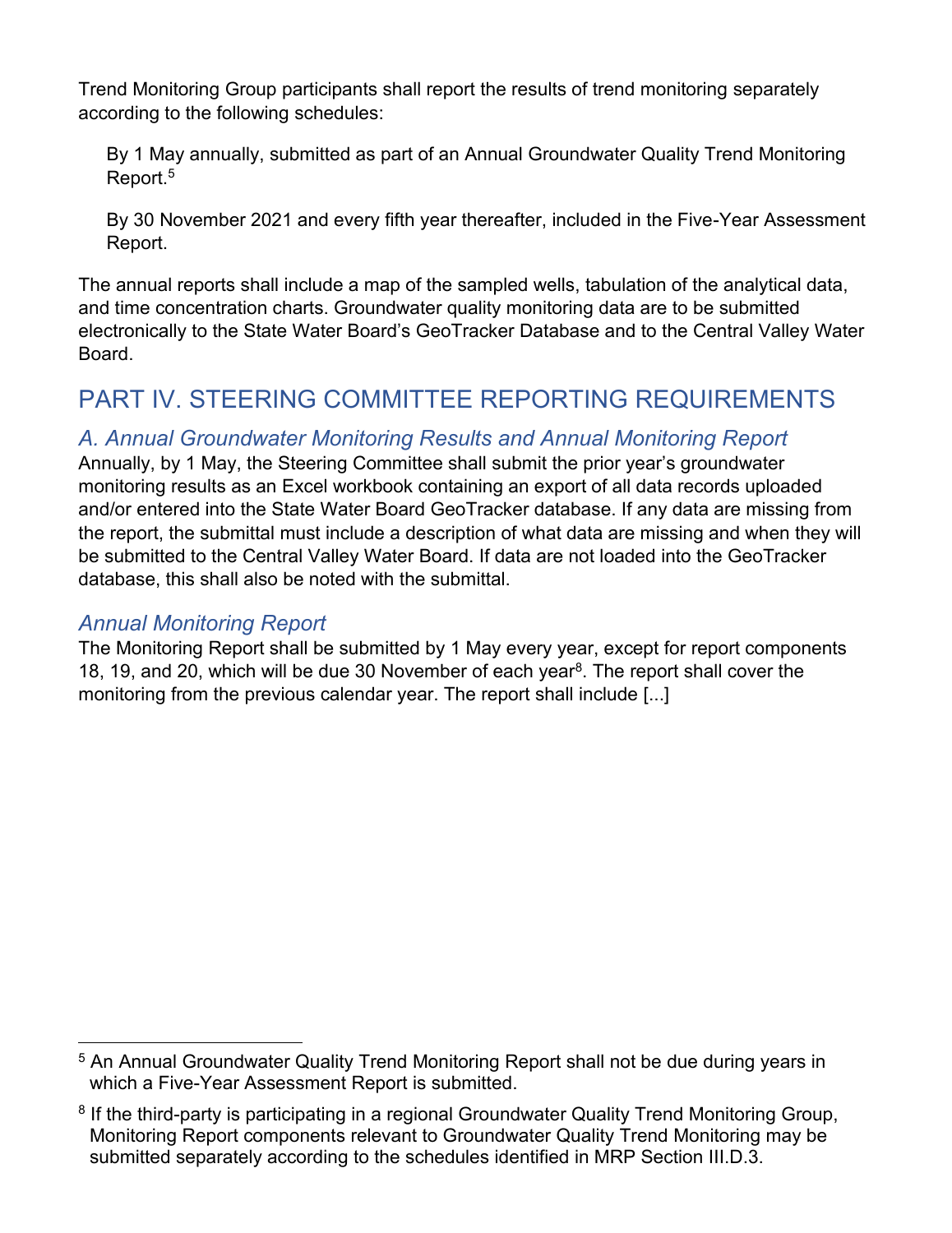## **SAN JOAQUIN COUNTY AND DELTA AREA R5-2014-0029-05 Attachment B**

# PART IV. GROUNDWATER QUALITY MONITORING AND MANAGEMENT PRACTICE ASSESSMENT, AND EVALUATION REQUIREMENTS

## *B. Groundwater Quality Assessment Report*

The purpose of the Groundwater Quality Assessment Report (GAR) is to provide the technical basis informing the scope and level of effort for implementation of the Order's groundwater monitoring and implementation provisions. Three (3) months after receiving an NOA from the Central Valley Water Board, the third-party will provide a proposed outline of the GAR to the Executive Officer that describes data sources and references that will be considered in developing the GAR.

The third-party, either solely or in conjunction with other third-party groups,  $9$  must review and update the GAR to incorporate new information every five (5) years. The first update shall be due 30 November 2021 in the Five-Year Assessment Report for participants of the Central Valley Groundwater Monitoring Collaborative, and no later than five (5) years after Executive Officer approval of the GAR for all others.

4. *Groundwater vulnerability designations.* The GAR shall designate high/low vulnerability areas for groundwater in consideration of high and low vulnerability definitions provided in Attachment E of the Order. Vulnerability designations may be refined/ updated periodically during the Monitoring Report process. The third-party must review and confirm or modify vulnerability designations during each GAR five (5) year update. The vulnerability designations will be made by the third-party using a combination of physical properties (soil type, depth to groundwater, known agricultural impacts to beneficial uses, etc.) and management practices (irrigation method, crop type, nitrogen application and removal rates, etc.). If the third-party intends to develop a Basin Plan Amendment Workplan (section VIII.N of the Order), the third-party must identify the areas where a high vulnerability designation results from exceedances due to naturally elevated levels of a constituent. The third-party shall provide the rationale for proposed vulnerability determinations. The Executive Officer will make the final determination regarding vulnerability designations.

## *D. Groundwater Quality Trend Monitoring*

<span id="page-13-0"></span><sup>&</sup>lt;sup>9</sup> Several third-party groups within the Central Valley have chosen to participate in a collaborative approach to meet the goals and objectives of this MRP, specifically with respect to certain Groundwater Quality Assessment Report and Groundwater Quality Trend Monitoring Requirements contained in section IV.B and IV.D. These third-party groups formed the Central Valley Groundwater Monitoring Collaborative (CVGMC), which has committed to the development and submittal of a Five-Year Assessment Report in lieu of individual third-party GAR updates and groundwater quality trend evaluations.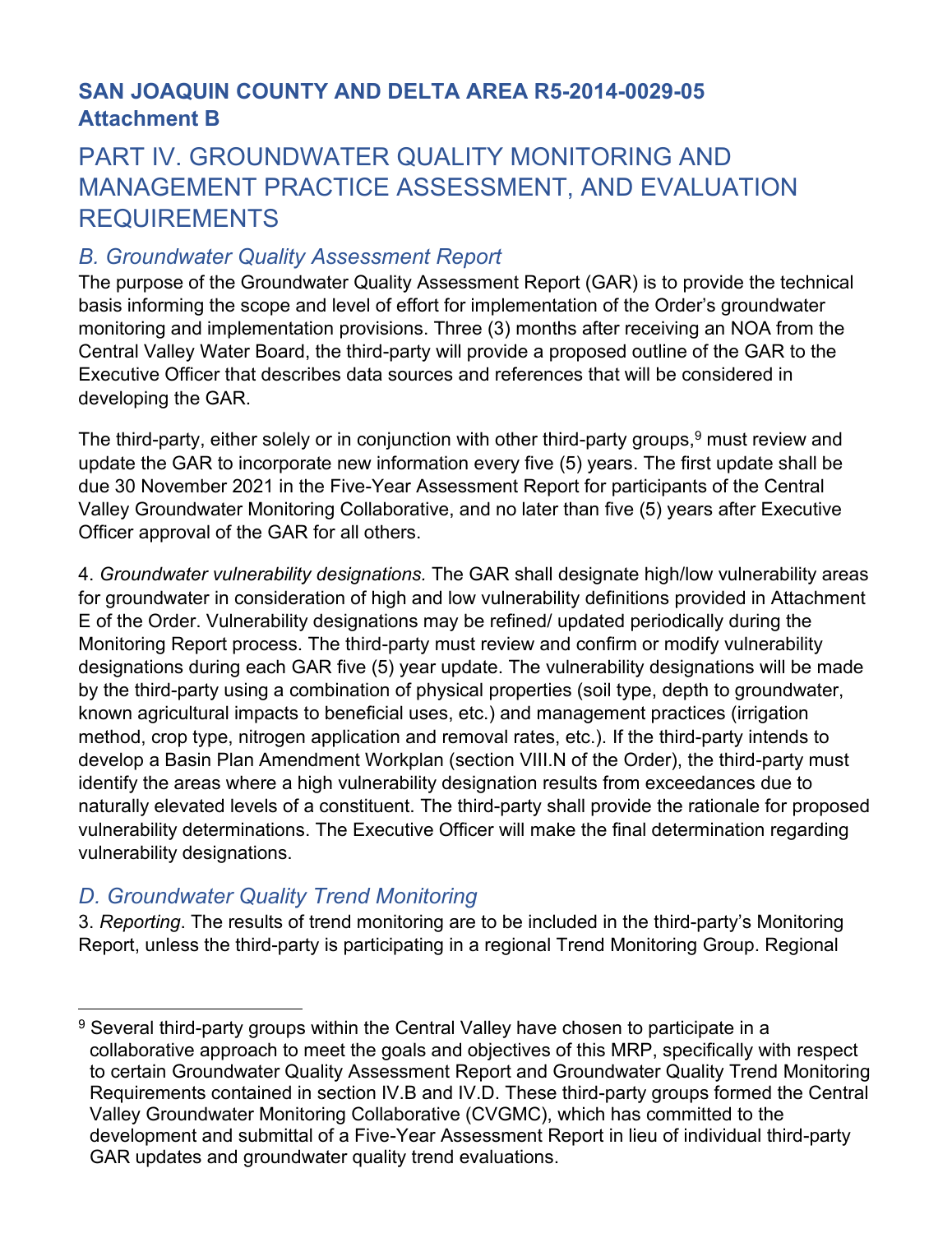By 1 May annually, submitted as part of an Annual Groundwater Quality Trend Monitoring Report.<sup>[12](#page-14-0)</sup>

By 30 November 2021 and every fifth year thereafter, included in the Five-Year Assessment Report.

The annual reports shall include a map of the sampled wells, tabulation of the analytical data, and time concentration charts. Groundwater quality monitoring data are to be submitted electronically to the State Water Board's GeoTracker Database and to the Central Valley Water Board in a format specified by the Executive Officer.

# PART V. THIRD-PARTY REPORTING REQUIREMENTS

## *B. Annual Groundwater Monitoring Results*

Annually, by 1 May, the third-party shall submit the prior year's groundwater monitoring results as an Excel workbook containing an export of all data records uploaded and/or entered into the State Water Board GeoTracker database. If any data are missing from the report, the submittal must include a description of what data are missing and when they will be submitted to the Central Valley Water Board. If data are not loaded into the GeoTracker database, this shall also be noted with the submittal.

## *E. Monitoring Report*

The Monitoring Report shall be submitted by 1 May every year, with the first report due 1 May 2014, except for report components 18, 19, and 20 which will be due 30 November of each year<sup>[18](#page-14-1)</sup>. The report shall cover the monitoring periods from the previous hydrologic water year. A hydrologic water year is defined as 1 October through 30 September. The report shall include [...]

<span id="page-14-0"></span><sup>&</sup>lt;sup>12</sup> An Annual Groundwater Quality Trend Monitoring Report shall not be due during years in which a Five-Year Assessment Report is submitted.

<span id="page-14-1"></span> $18$  If the third-party is participating in a regional Groundwater Quality Trend Monitoring Group, Monitoring Report components relevant to Groundwater Quality Trend Monitoring may be submitted separately according to the schedules identified in MRP Section IV.D.3.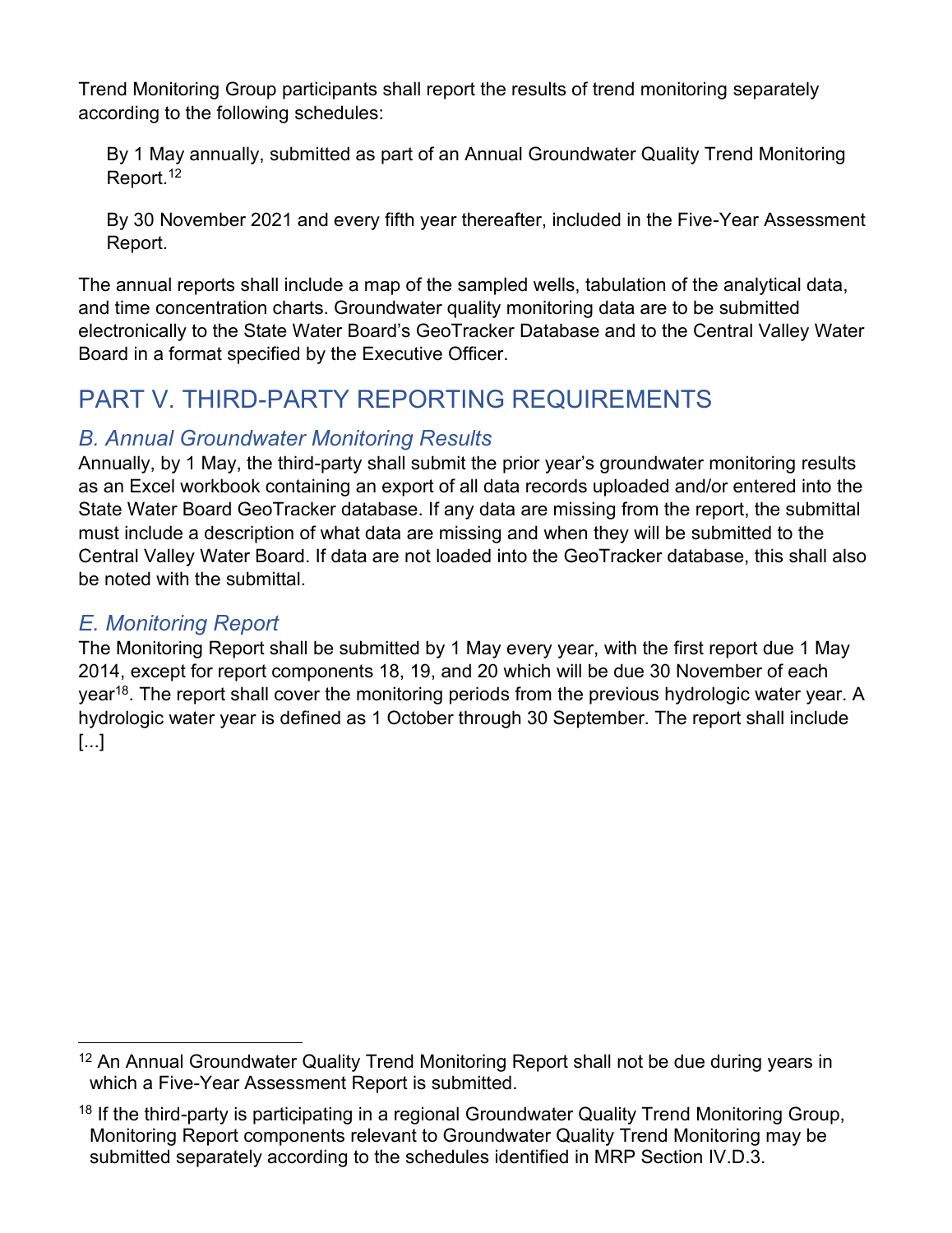## **SACRAMENTO RIVER WATERSHED AREA R5-2014-0030-07 Attachment B**

# PART IV. GROUNDWATER QUALITY MONITORING AND MANAGEMENT PRACTICE ASSESSMENT, AND EVALUATION REQUIREMENTS

## *B. Groundwater Quality Assessment Report*

The purpose of the Groundwater Quality Assessment Report (GAR) is to provide the technical basis informing the scope and level of effort for implementation of the Order's groundwater monitoring and implementation provisions. Three (3) months after receiving an NOA from the Central Valley Water Board, the third-party will provide a proposed outline of the GAR to the Executive Officer that describes data sources and references that will be considered in developing the GAR.

The third-party, either solely or in conjunction with other third-party groups,  $9$  must review and update the GAR to incorporate new information every five (5) years. The first update shall be due 30 November 2021 in the Five-Year Assessment Report for participants of the Central Valley Groundwater Monitoring Collaborative, and no later than five (5) years after Executive Officer approval of the GAR for all others.

4. *Groundwater vulnerability designations.* The GAR shall designate high/low vulnerability areas for groundwater in consideration of high and low vulnerability definitions provided in Attachment E of the Order. Vulnerability designations may be refined/ updated periodically during the Monitoring Report process. The third-party must review and confirm or modify vulnerability designations during each GAR five (5) year update. The vulnerability designations will be made by the third-party using a combination of physical properties (soil type, depth to groundwater, known agricultural impacts to beneficial uses, etc.) and management practices (irrigation method, crop type, nitrogen application and removal rates, etc.). If the third-party intends to develop a Basin Plan Amendment Workplan (section VIII.N of the Order), the third-party must identify the areas where a high vulnerability designation results from exceedances due to naturally elevated levels of a constituent. The third-party shall provide the rationale for proposed vulnerability determinations. The Executive Officer will make the final determination regarding vulnerability designations.

## *D. Groundwater Quality Trend Monitoring*

<span id="page-15-0"></span><sup>&</sup>lt;sup>9</sup> Several third-party groups within the Central Valley have chosen to participate in a collaborative approach to meet the goals and objectives of this MRP, specifically with respect to certain Groundwater Quality Assessment Report and Groundwater Quality Trend Monitoring Requirements contained in section IV.B and IV.D. These third-party groups formed the Central Valley Groundwater Monitoring Collaborative (CVGMC), which has committed to the development and submittal of a Five-Year Assessment Report in lieu of individual third-party GAR updates and groundwater quality trend evaluations.